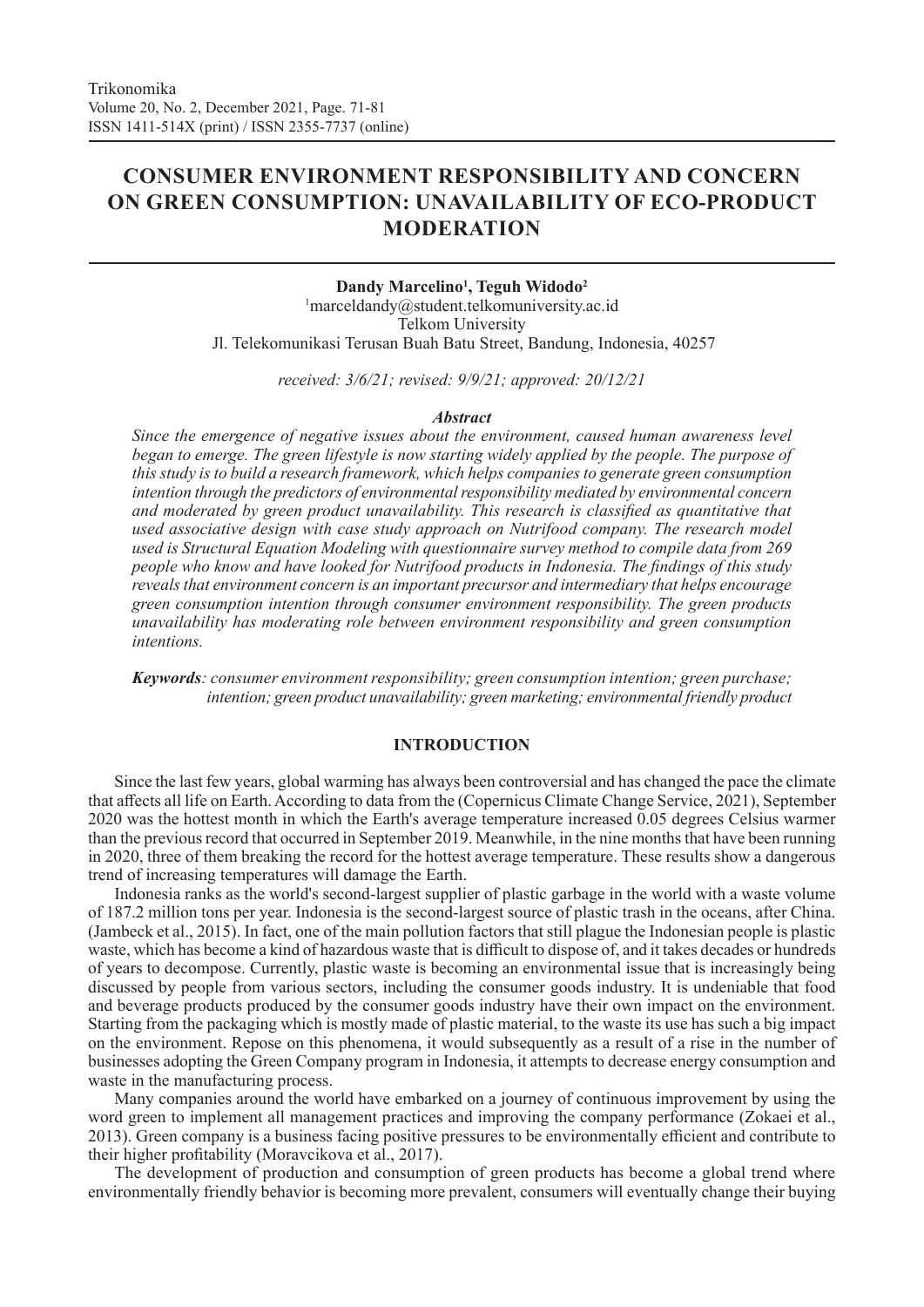behavior to be more open to green products, where environmental issues are used as consumer considerations in contributing to the global environment (Y. S. Chen et al., 2015). Meanwhile, according to (Shabani et al., 2013), environmentally friendly consumers refer to consumers who care about the environment in their buying behavior, and consumption habits and consideration of the impact on the environment around them.

The company which implements green marketing strategies in its activity business is Nutrifood which recently won an award as one of the Indonesia Green Companies 2018 by SWA Magazine in seventh place. Nutrifood Company is the only company engaged in the food and beverage industry that has succeeded becoming Indonesia Green Companies 2018.

To become a sustainable company, Nutrifood Company innovates its business strategy by realized through a sustainable 4R (Reduce, Reuse, Recycle, Replace) program which aims to minimize and reduce production waste. In addition, Nutrifood uses environmentally friendly ingredients in its production and carries out environmental conservation activities through the protection of natural resources. Employee education is also carried out as an effort to provide knowledge about an environmentally friendly lifestyle (Pambudi, 2018).

Therefore, Nutrifood sets aside 5% of its profit for environmental conservation funding activities through its Corporate Social Responsibility program. The environmental conservation program carried out by Nutrifood includes community empowerment by providing education by processing plastic waste produced from food wrappers which then produces goods that have economic value. Nutrifood has also implemented a take back system for its plastic waste products obtained from its consumers and has succeeded in recycling 526 kg of plastic waste.

Nutrifood acknowledged the growth in sales of supplement segment products in the midst of the Covid-19 pandemic. However, when viewed as a whole, sales data from Nutrifood company products show stagnant sales in the last few months from 2020 to 2021 as shown in Figure 1 (Apollo, 2021).



Figure 1. Nutrifood Product Sales Data for April 2019-March 2021

Previous research conducted by many researchers, scholars, and academics has looked at the effect of proenvironmental behavior on green consumption through the TPB (theory of planned behavior) (Ogiemwonyi et al., 2019). TPB evolved from the theory of reasoned action which a popular tool for analyzing individual behaviour outcomes (Shi et al., 2017; Wang et al., 2016). Therefore, consumers are more likely to acquire green consumption intentions if they have a good attitude toward green items (Ru et al., 2018). In the context of consumer behavior studies, have been shown to encourage individuals to exhibit green buying and consumption behaviors (Zhou et al., 2013). Therefore, it can be concluded when consumers have strong level of environment responsibility and there are no barriers in purchasing environmentally friendly products (Lutfie & Marcelino, 2020). They'll be more inclined to set green consumption (purchasing) intention (Yen et al., 2017).

Recently, many researchers have used the theory of planned behavior to examine and observe various environmental behavioral outcomes. For example, (C. C. Chen et al., 2018) note that TPB is a useful framework for describing consumer intentions towards recycling. (Klöckner et al., 2013) suggested the TPB as a valid theory to predict and explain consumer desire to buy environmentally friendly products. In addition, the TPB model had been applied successfully in various contexts to study green consumption behaviour and has also been validated in studies of factors that influence green consumption (purchase) intention (A. Chen & Peng, 2012; M. F. Chen & Tung, 2014; Zhou et al., 2013).

This research establishes a research methodology that aids businesses in generating new ideas about green purchase (consumption) intentions of companies through predictors, namely environment responsibility mediated by environment concern and moderated by green product unavailability. The increasing concern for the environment has led to the conceptualization of the "environmental sustainability" term (Ogiemwonyi et al., 2019). Various businesses and organizations are now embedding sustainable practices into their business models with a particular focus on the environmental domain in their marketing efforts (Kautish et al., 2019). One of the main aspects of environmental sustainability is the concept of green consumption (Awuni et al.,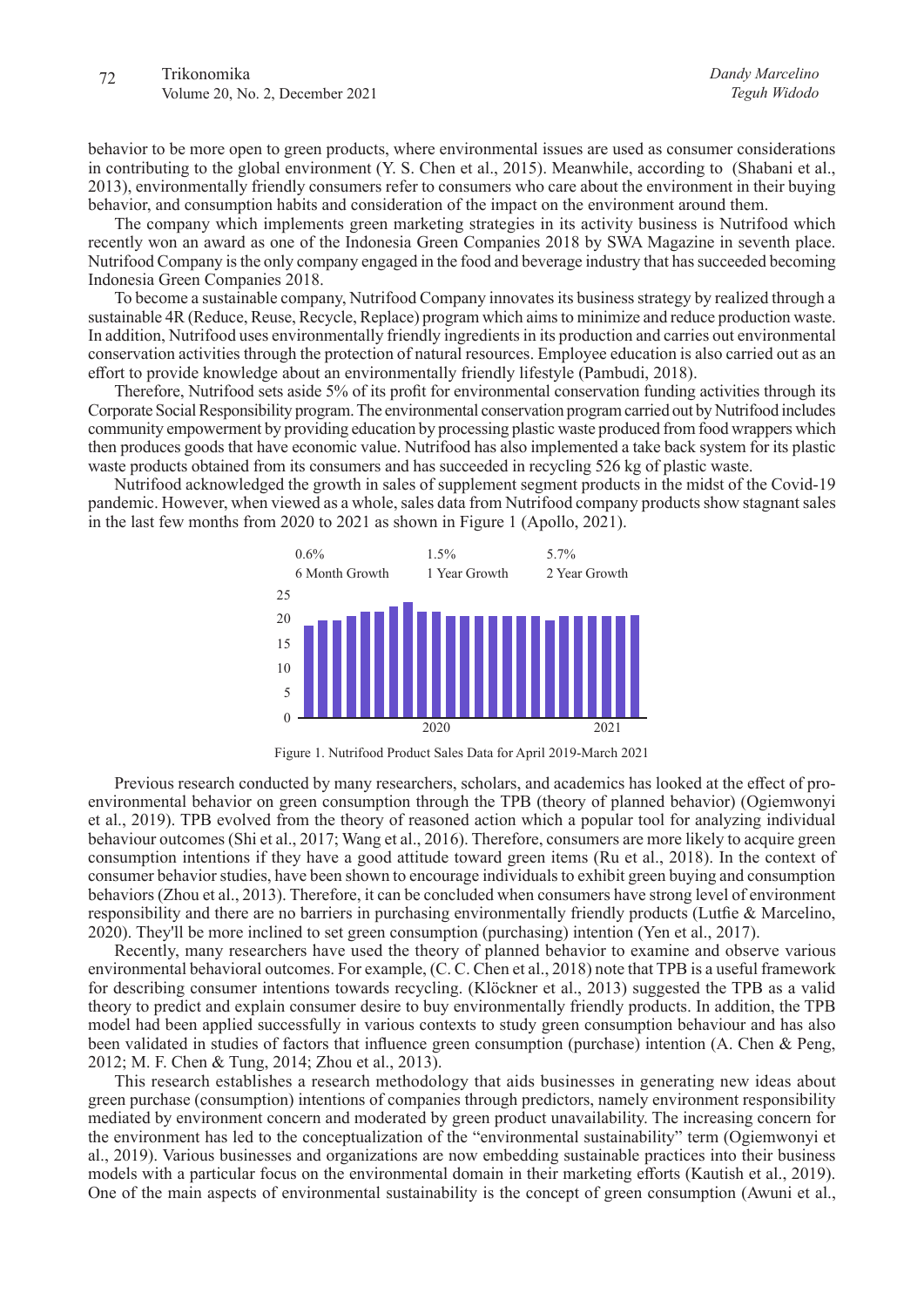2016). Green consumption has been referred as a purchase behavior that includes a certain level of individual responsibility towards the environment and nature and has attracted the attention of many consumers (C. C. Chen et al., 2018). The purchase and consumption of environmentally beneficial green items has been branded as an effective strategy to curb the adverse effects of environmental degradation (Alam et al., 2019).

Environment responsibility has become an area of interest for academics and organizations with respect to influence on consumers' buying intentions and behavior (Slavoljub et al., 2015). The previous study perfomed by (Sadachar et al., 2016; Slavoljub et al., 2015; White & Simpson, 2013; Yue et al., 2020) assume that there was a substantial impact of environment responsibility on green consumption intention and environment concerns. Previous studies point to the fact that consumers tend to show a constructive attitude towards protecting the environment around them (Ting & Cheng, 2017). With the increasing awareness of consumers about the environment, consumer preferences for different products have changed (Zheng & Chi, 2015). In fact, many studies have determined that consumers have expressed their desire to buy green products (Sreen et al., 2018). Consumers are now more driven to products that are more environmentally friendly (Ogiemwonyi et al., 2019).

Consumers with environment concerns who are worried about the environment are more inclined to purchase green items than those who are not (Dagher et al., 2015). If we look at the previous research findings conducted by (Dagher et al., 2015; Khaola et al., 2014; Marcelino, 2020; Nilasari & Kusumadewi, 2016; Sreen et al., 2018; Zheng & Chi, 2015) show that the environment concern variable has a favorable impact on the intention to buy green product. As for the findings of research conducted by (Rahimah et al., 2018; Yue et al., 2020), the environment concern variable is able to mediate the positive influence of environment responsibility on green consumption intention.

Environment concern has been identified as a key factor influencing green consumption (purchase) intention (Hojnik et al., 2019; Rahimah et al., 2018; Ting & Cheng, 2017). There is limited literature available to explore the degree to which environmental concern and green consumption intentions are linked (Yue et al., 2020). It remains to be seen whether the influence of these constructs are influenced through other constructs (Ogiemwonyi et al., 2019).

The existing studies mainly only explain the issues of environment responsibility, environment concern, and green consumption from an organizational perspective. Researchers have observed the effect of environment responsibility from the corporate context (corporate social responsibility) on environmentally friendly consumption behavior (Suganthi, 2019) And research from a consumer perspective is still limited and only started recently. Furthermore, researchers have noted an increasing trend of consumers in developing countries towards the adoption and consumption of green products. For example, in countries such as Malaysia, consumers tend to exhibit proenvironmental behavior by engaging in the eco-friendly goods purchasing habits (Hameed et al., 2019).

In their study on Chinese consumers examined the influence of consumer environment responsibility and green consumption intentions through mediating and moderating mechanisms of environment concern and price sensitivity respectively (Yue et al., 2020). The authors suggest further research replication by introducing new mechanisms that act as a moderator, such as the green products unavailability. Therefore, this study intends to bridge this gap by proposing a mediated moderation model to determine of green product unavailability as moderator variable in the link between consumer environment responsibility, environment concern, and green purchase (consumption) intentions. In addition, the availability of green products can be an effective solution that can help reduce the problem of resource exploitation caused by the increase in global population and unprecedented economic growth especially in developing countries located in the Asian region (Li et al., 2019).

#### **METHODS**

This study uses a causal descriptive design with a case study approach because the researcher wants to describe the relationship of variables to be studied and only focuses on one research object, namely Nutrifood products. The data obtained from this study were collected at one time and did not aim to see changes in data that were influenced by time or commonly referred to as cross sectional (Indrawati, 2015).

In this study, the population is all people who know Nutrifood products in the territory of Indonesia, where the number is not known with certainty. In this case the researcher uses a non-probability sampling method that uses purposive sampling to determine the sample with certain considerations. The sample in this study is people who know Nutrifood products in Indonesia, with the consideration that these people have been looking for Nutrifood products. The reason for these considerations is because in this study there is a moderating variable of green product unavailability, where the availability of Nutrifood products plays an important role in this research instrument. This study will employ 269 respondents as a sample, based on a 95% confidence level and a 5% error rate.

SMART PLS 3.2.9 software was used to run the research model, which is Structural Equation Modeling (SEM). Partial Least Squares (PLS) was utilized to analyze the data in this study. Because it focuses more on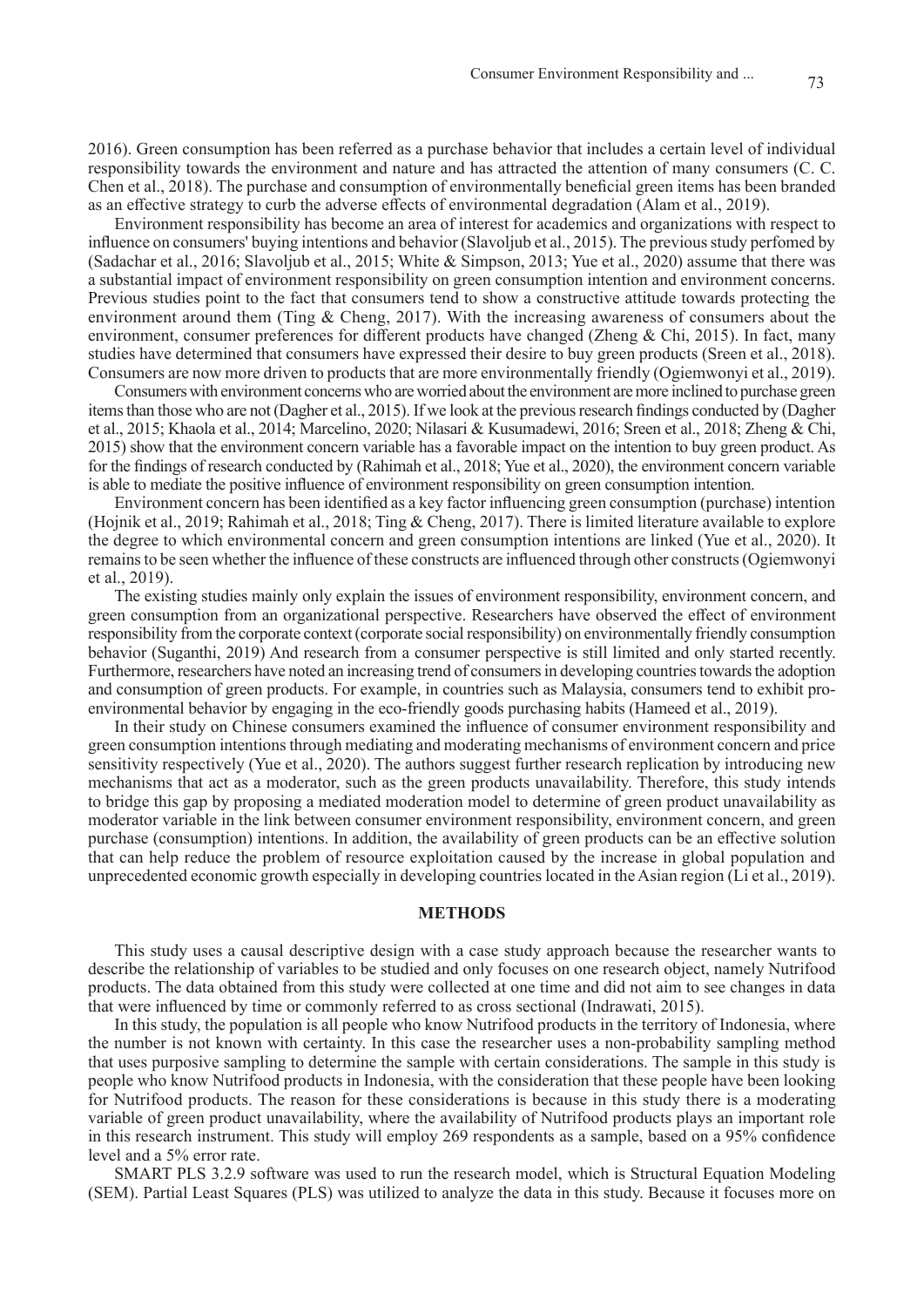data and with limited estimation procedures, model misspecifications have little effect on parameter estimation. PLS can examine constructs generated using reflexive and formative indicators, which is not feasible with other methods in covariant based SEM because an unidentified model will occur (Ghozali & Latan, 2015).

Therefore, this study intends to develop a theoretical framework (see Figure 2 in below) from the point of view of TPB (theory of planned behavior) in order to gain a deeper understanding of whether environment responsibility, environment concern and unavailability of green products act as the most important indicators of the inclination to consume green products.



Figure 2. Research Framework Model

# **RESULTS**

The results of data collection from a sample of 269 respondents were then processed in the SmartPLS software version 3.2.9. In the questionnaires that have been distributed, there are questions that screen prospective respondents (screening questions) to be able to participate in this study, this aims to get optimal results for conclusions of study.

The effect of each indicator and its latent variables was determined using the outer model. It is important to evaluate the reliability and validity of the indicators employed while evaluating the measurement model (outer model). This study's measuring model is depicted in Figure 3.



Figure 3. Outer Model of Structural Equation Modelling

The measurement of the outer model is the most significant stage in the evaluation of the measurement model. It deals with component analysis which determines the nature of the proposed relationship. There are two main aspects related to the measurement of the outer model, namely reliability and validity tests. To test the validity, convergent validity and discriminant validity are the two types of tests performed. In addition to validating each variable on SEM-PLS study, a reliability test was also performed, which can be used in two ways, namely composite reliability and Cronbach α. Completely perform convergence validity and reliability testing carried out on all of research indicators.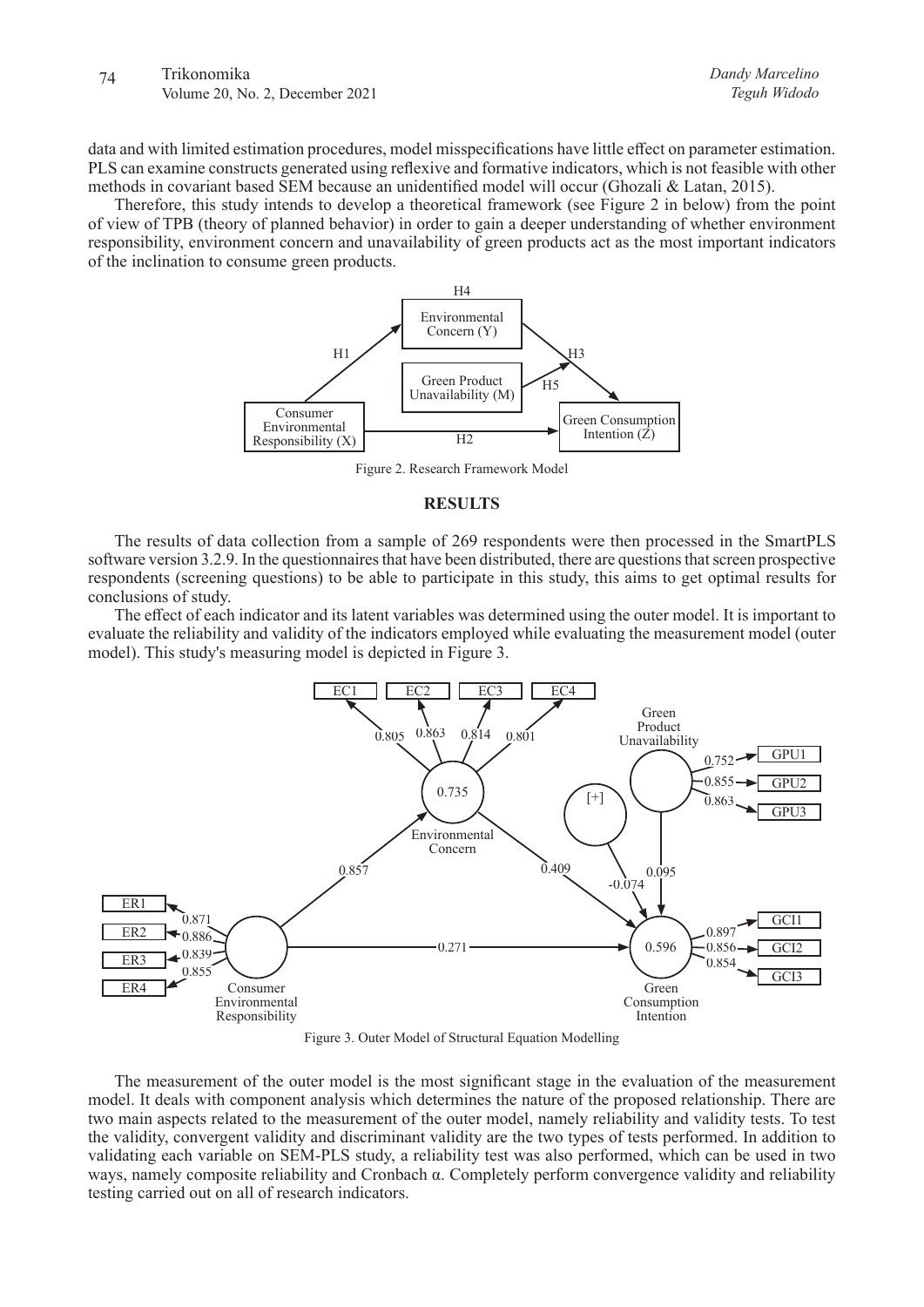| Variable and Indicator |                                                                                          | Outer<br>Loading | Cronbach<br>Alpha | Composite<br>Reliability | <b>AVE</b> |
|------------------------|------------------------------------------------------------------------------------------|------------------|-------------------|--------------------------|------------|
|                        | Consumer Environment Responsibility (ER)                                                 |                  | 0.886             | 0.921                    | 0.745      |
|                        | ER1: My actions have an impact on environmental health                                   | 0.805            |                   |                          |            |
| 2                      | ER2: I had an ability for protect environment                                            | 0.863            |                   |                          |            |
| 3                      | ER3: I could learn how improve environment                                               | 0.814            |                   |                          |            |
| 4                      | ER4: I would work to made my surroundings be a better place                              | 0.801            |                   |                          |            |
|                        | Environment Concern (EC)                                                                 |                  | 0.839             | 0.892                    | 0.674      |
| 5                      | EC1: I'm worried about Indonesia's environment quality decrease                          | 0.871            |                   |                          |            |
| 6                      | EC2: The environment in Indonesia is my main concern                                     | 0.886            |                   |                          |            |
| 7                      | EC3: I am deeply concerned about the problem of environmental preservation               | 0.839            |                   |                          |            |
|                        | in Indonesia                                                                             |                  |                   |                          |            |
| 8                      | EC4: I regularly consider how Indonesia's environmental quality may be<br>enhanced       | 0.855            |                   |                          |            |
|                        | Green Consumption Intention (GCI)                                                        |                  | 0.838             | 0.903                    | 0.756      |
| 9                      | GCI1: I intend to buy Nutrifood products because of their concern for the<br>environment | 0.897            |                   |                          |            |
| 10                     | GCI2: Because of their environmental performance, I want to purchase                     | 0.856            |                   |                          |            |
|                        | Nutrifood goods in the future                                                            |                  |                   |                          |            |
| 11                     | GCI3: I would be happy to buy Nutrifood products that are eco-friendly                   | 0.854            |                   |                          |            |
|                        | Green Product Unavailability (GPU)                                                       |                  | 0.765             | 0.864                    | 0.680      |
| 12                     | GPU1: I actually don't know where Nutrifood's products are sold                          | 0.752            |                   |                          |            |
| 13                     | GPU2: Nutrifood products aren't sold in stores close to my house                         | 0.855            |                   |                          |            |
| 14                     | GPU3: Unless I look hard enough, I can't locate Nutrifood items                          | 0.863            |                   |                          |            |

Table 1. Evaluation of SEM Outer Model Output

We may conclude that all of indicators utilized are valid based on the computation results in Table 1 since the loading factor value was more than 0.5, allowing us to reach the conclusion that the measurement results have met the feasibility of convergent validity (Ghozali, 2014). As a result, all indicators in the four variables above fulfilled the convergent validity requirements.

In this study, Cronbach's Alpha and Composite Reliability were used to assess the reliability of the model. Each variable must be satisfied in order to be declared as a reliable value, which must be more than 0.60 for Cronbach's alpha, and must be higher than 0.70 for composite reliability (Ghozali, 2014). All of the variables utilized are trustworthy, according to Table 1, since their current values satisfy the criterion, their composite reliability values are more than 0.7, and their Cronbach alpha values are better than 0.6. Demonstrate that all existing variables are trustworthy, allowing you to test the inner model with any research variable. This indicates that all of the indicators in the questionnaire are consistent when allocated to respondents based on the findings of the field investigation.

Once the reliability of the instrument is confirmed, the next logical step is to measure convergent validity, which assesses the extent to which the constructs have a theoretical relationship with each other. AVE is used to measure the degree of convergence between constructs. The acceptable threshold value for AVE is more than 0.50. The Table 1 illustrates that all AVE values exceed the minimum AVE threshold value. The range of AVE values is between 0.674 and 0.756 Therefore, presence of convergent validity is confirmed.

The degree to which one construct differs and is distinct from another is referred to as discriminant validity. The most widely used in assessing discriminant validity is Fornell-Larcker criterion (Table 2).

| Table 2. Evaluation of Discriminant Validity |       |       |       |       |  |  |  |
|----------------------------------------------|-------|-------|-------|-------|--|--|--|
| <b>ER</b><br><b>GPU</b><br>EC<br>GCI         |       |       |       |       |  |  |  |
| ER                                           | 0.863 |       |       |       |  |  |  |
| EC                                           | 0.757 | 0.821 |       |       |  |  |  |
| <b>GCI</b>                                   | 0.726 | 0.749 | 0.869 |       |  |  |  |
| <b>GPU</b>                                   | 0.740 | 0.764 | 0.634 | 0.825 |  |  |  |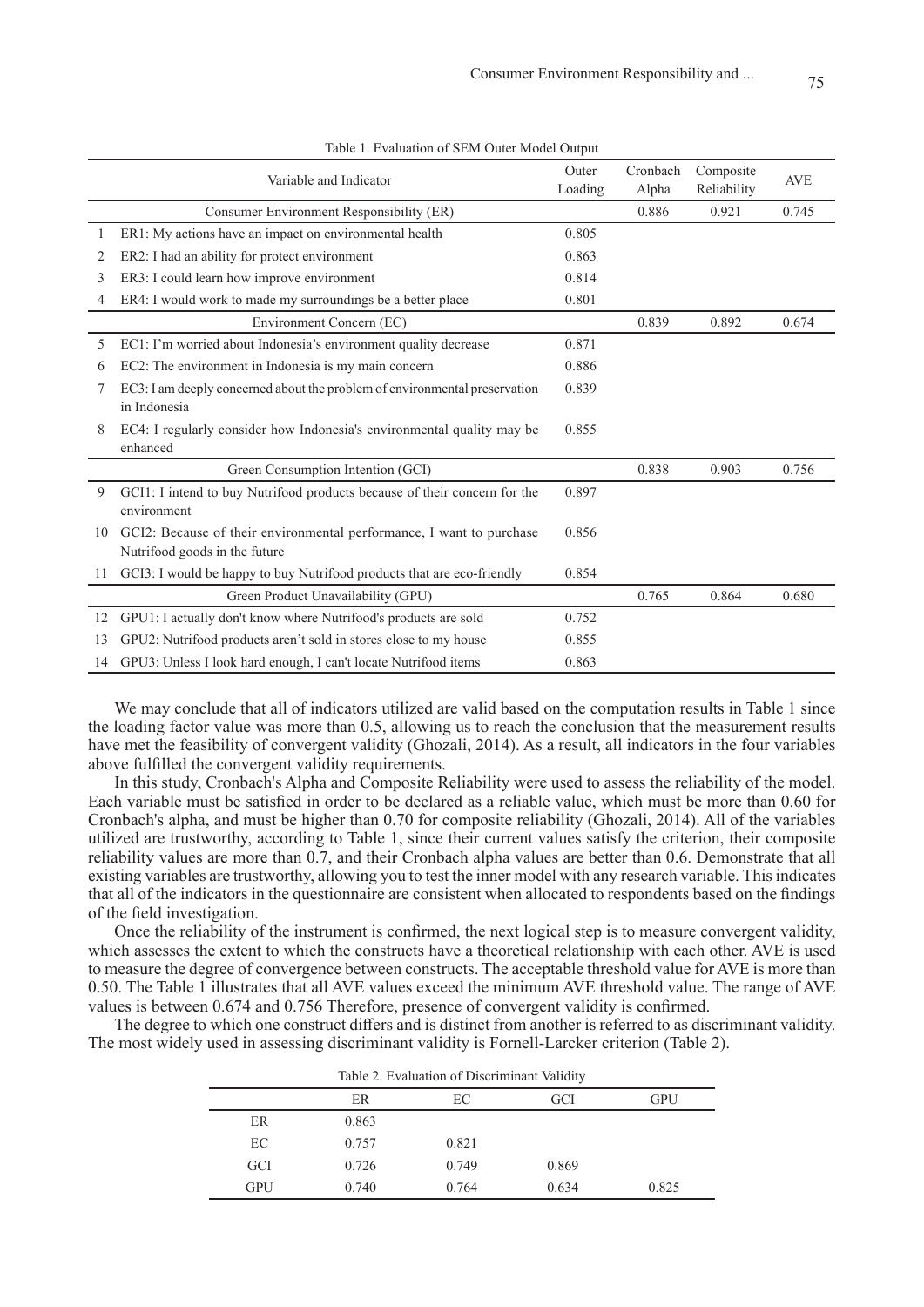# 76 Trikonomika Volume 20, No. 2, December 2021

It is claimed that discriminant validity has been proven when the square root of the AVE obtained for each construct is greater than the greatest correlation of the construct with other latent constructs. The table above describes the results of the Fornell-Larcker method used to measure discriminant validity. The square root of the AVE of a construct depicted in bold is higher than its greatest correlation with other constructs, as can be observed. (Ghozali, 2014). Thus it can be ascertained that discriminant validity has been established. Thus, after the calculations have been carried out, all of the indicators in this study have been certified as legitimate (valid), which means that they are based on field analysis results, all indicators of questions in the questionnaire are suitable to be used as measuring tools.



Figure 4. Inner Model of Structural Equation Modelling

The inner model test (also called inner relation or structural model) is aims to determine the influence of the constructs, and the importance and value of the R-squared of the research model being conducted, while considering the value R-square on the endogenous latent variable and the value of t-count on any exogenous latent variables in the endogenous latent variable from the result of bootstrapping process. The next process is to see whether there is a significant and strong influence of the independent and dependent variable. The inner model's route design is depicted in Figure 4. The t statistics of each exogenous to endogenous latent variable may be viewed. This research use a one-tailed test with 5% error rate to test the hypothesis. Then the critical value to be reached in this hypothesis test is 1.6506. If the t-statistic value is greater than the critical value (1.6506), then there is a significant influence between the exogenous and endogenous latent variable, which can be observed in the Table 3.

| Table 3. Evaluation of SEM Inner Model Output |                                                                                                             |                     |                       |              |          |                         |
|-----------------------------------------------|-------------------------------------------------------------------------------------------------------------|---------------------|-----------------------|--------------|----------|-------------------------|
|                                               | Hypothesis/Path                                                                                             | Path<br>Coefficient | Standard<br>Deviation | t-Statistics | P Values | Decision                |
| H1                                            | Environment Responsibility to Environment<br>Concern                                                        | 0.857               | 0.013                 | 66.727       | 0.000    | H1 Accepted             |
| H2                                            | Environment Responsibility to Green<br>Consumption Intention                                                | 0.271               | 0.063                 | 4.274        | 0.000    | H <sub>2</sub> Accepted |
| H3                                            | Environment Concern to Green Consumption<br>Intention                                                       | 0.409               | 0.061                 | 6.702        | 0.000    | H <sub>3</sub> Accepted |
| H4                                            | Environment Responsibility to Green<br>Consumption Intention through Environment<br>Concern                 | 0.351               | 0.053                 | 6.677        | 0.000    | H <sub>4</sub> Accepted |
| H <sub>5</sub>                                | Moderating role of Green Product Unavailability<br>in Environment Concern to Green Consumption<br>Intention | $-0.074$            | 0.031                 | 2.111        | 0.009    | H <sub>5</sub> Accepted |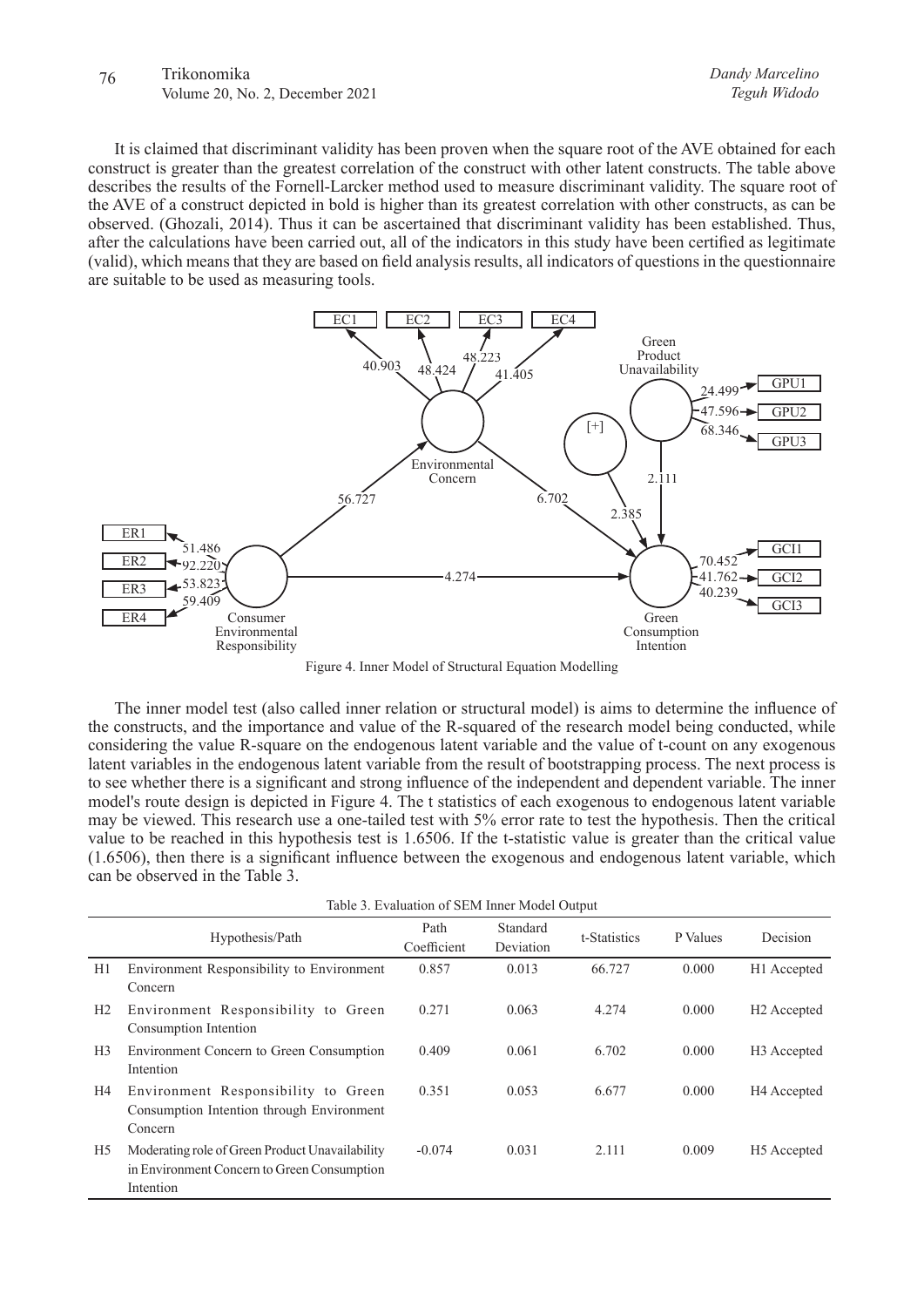## **DISCUSSIONS**

This section will discuss the research result from the previous section. The analysis for the results will be focused on the impact oow growth of income per capita and small change in income inequality.

The results of the direct relationship based on the bootstrap technique and the PLS-SEM algorithm have been shown in Table 3 above. After a thorough review of the model path coefficients in the outer model, it can be assessed by examining the t-statistical values in the outer load (ie, path coefficient, standard deviation, t-statistic value, and P values). The path coefficient depicts the direction of each variable's effect. If it is positive, it means that the influence of each variable is positive and vice versa. Then t-statistic value and P-value indicate the significance level of relationship, if the t-count value is above 1.6506, then the influence of each variable is significant. Other consideration is when the p-value is less than 0.05, the link between the variables is considered significant. The table above illustrates that all t-statistic values are greater than the acceptable threshold of 1.6506 and the P-value has been smaller than 0.05.

The value of R-square on the environment concern variable means that exogenous variables (consumer environment responsibility) affect the endogenous variable by 0.735 or 73.5% and the rest is 26.5% influenced by other factors not examined. Then the value of R-square on the green consumption intention variable means that the exogenous consumer environment responsibility variable and the mediator environment concern variable affect the endogenous green consumption intention variable by 0.596 or 59.6% and the rest 40.4% is impacted by additional variables that have not been investigated. On the assessment criteria using PLS, the R-square value of 0.67 denotes a 'excellent' model, 0.33 a 'moderate' model, and 0.19 a 'weak' model (Ghozali, 2014). This study resulted in an R-square value of 0.735 for environment concern and 0.596 for green consumption intention which indicates that the model in this study is good and moderate.

The underlying objective of this research is to look at the direct effect of environmental responsibility on green consumption intentions. In addition, the indirect impact of these variables through the mediating role of environment concern is also analyzed. In addition, the function of green product unavailability as a moderator in the connection between environment concern and green consumption intentions was also examined. A total of five hypotheses were developed based on the findings mentioned in the existing literature. This hypothesis is observed by way of the TPB (theory planned behavior). This section presents a thorough discussion of this hypothesis in relation to the existing research.

First hypothesis declare that environment responsibility has a positive and significant impact on environment concern. This theory is supported by the research findings. This indicates that there was a positive effect of consumer environment responsibility on concern for the environment. Therefore, it can be concluded that an increase in individual environment responsibility will resulting in a substantial (significant) rise in development of environment concern. This is as done in previous studies which showed a strong influence of environment responsibility and concern for the environment (Sadachar et al., 2016; Slavoljub et al., 2015; White & Simpson, 2013; Yue et al., 2020). For example, (Chuang & Huang, 2018) observed that individuals with a stronger sense of environment responsibility are more concerned about environmental issues and advocate for the usage and adoption of green products because they believe humans are solely to blame for the emergence of various environmental problems. Given these findings, it can be said that a higher sense of environment responsibility leads to the development of a sense of environment concern.

Second hypothesis stated that environment responsibility has a positive and significant influence on green consumption intention. The research results support this hypothesis. The existence of a positive relationship means that with increasing consumer environment responsibility, the tendency to develop green consumption intentions will also increase. This finding is fully in accordance with prior research findings. As example, (Attaran & Celik, 2015) commissioned a research to assess the impact of environment responsibility on green consumption behavior. The results reveal that environmentally responsible individuals show a greater tendency to develop green consumption intentions which in turn makes them describe green consumption behaviors such as buying green products. This is as done in previous studies showing a positive influence of environment responsibility and green consumption intentions that have been examined in various cultural contexts (Attaran & Celik, 2015; Slavoljub et al., 2015; Wu & Yang, 2018; Xu et al., 2020). Therefore, the premise in this investigation is that there is a significant and positive influence of environment responsibility and green consumption intentions. This means that environment responsibility is an individual's obligation if he is willing to make efforts to overcome environmental problems at a personal level.

Then the third hypothesis argued that environment concern has a significant and positive impact on the inclination to consume green products. The results support this hypothesis. This means that environment concern and green consumption intentions are positively related to each other. In other terms, an increase in consumer environment concern will result in a considerable and tangible increase on the development of green consumption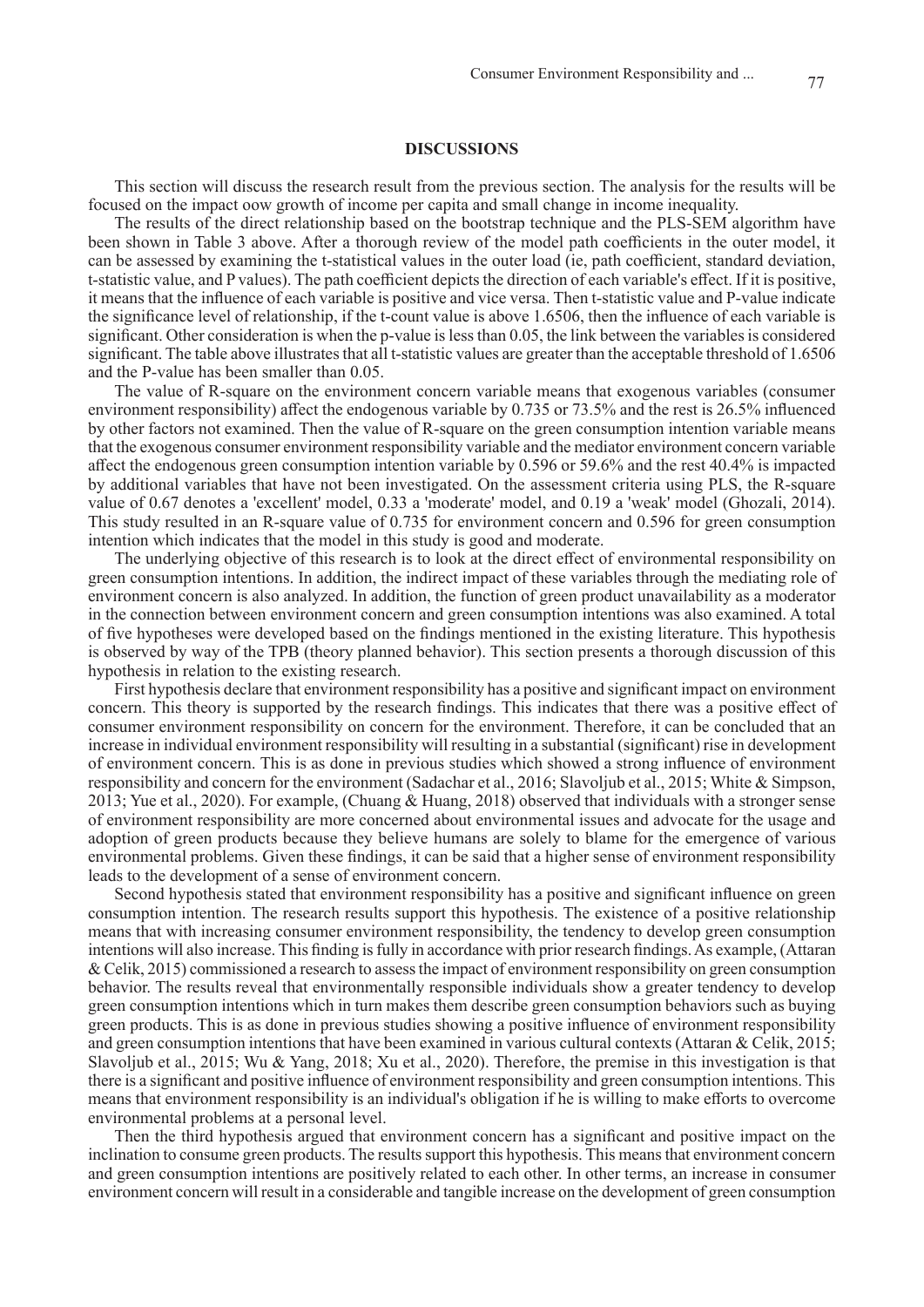intentions. This discovery backs up the findings of previous studies carried out in same but different cultural contexts. For example, (Suki, 2016) suggests that individuals who care more about their environment tend to develop pro-environmental attitudes which in turn encourage them to develop green consumption intentions. This is as done in previous studies which showed that environment concern has a direct and positive relationship with green consumption intentions (McDonald et al., 2015; Suki, 2016; Xu et al., 2020). Therefore, consumers who have a higher sense of environment concern show more willingness to engage in green consumption behavior by paying for environmentally friendly products and services.

The fourth hypothesis was environment responsibility has a significant and positive influence in created green consumption intention through environment concern mediation. The results confirm the indirect effect of environment responsibility on green consumption intentions through environment concern. This means that environment concern mediates the relationship between environment responsibility and green consumption intentions. This conclusion is consistent with prior research findings which also confirmed the mediating role of environment concern in the same context. For example, (Tsarenko et al., 2013) observed that environment responsibility passes through environment concerns before influencing individual green consumption behavior. This is as done in previous studies which showed that environment responsibility positively influences proenvironmental behavior such as green consumption intentions, through the mediating role of the environment (Rahimah et al., 2018; Tsarenko et al., 2013; Yue et al., 2020). Therefore, it is certain that environment concern is an important construct that helps illustrate how environment responsibility building has an indirect impact on green consumption.

The last hypothesis is green product unavailability plays a moderate role in the influence of environment concern and green consumption intention. The results support this hypothesis. This means that the unavailability of green products moderates the influence of environment concern and green consumption intentions negatively. In other words, the unavailability of green products will weaken the influence of environment concern and green consumption intentions. This is as done in previous studies which showed that the availability of green products is the primary motivator for customers to engage and develop green consumption intention. Where the availability of green products encourages consumers to be willing to buy and buy green items or goods (Gottschalk & Leistner, 2013; Shahnaei, 2012; Shi et al., 2017; Walia et al., 2020; Wang et al., 2016). The unavailability of green products encourages consumers to buy other conventional products that can pose certain risks to the environment. However, there are major obstacles that hinder the activation of green consumption behavior among environmentally responsible consumers. This barrier is mainly due to the unavailability of green products in the consumer market. Environment responsibility and concern cannot be turned into behavior unless there are substitutes for green products available in the market that will suppress the demand for conventional products.

The availability of green products is one of the main antecedents that drive consumers to develop green purchase intentions. However, despite the increased awareness, consumers are still less informed about ecofriendly products and their features and attributes. Before authors suggest further research replication by introducing new mechanisms that act as a moderator, such as the unavailability of green product. Therefore, this study intends to bridge this gap by evaluate the moderating impact of green product unavailability in the link between environment responsibility, environment concern, and green consumption intention, researchers used a mediated moderation model.

This study strengthens the literature on the connection between consumer environment responsibility, environment concern and green consumption intentions from the perspective of individual consumers. Although there is a lot of literature available which focuses about the influence of environment responsibility and green consumption intentions but mostly examines this relationship through the lens of corporate environment responsibility. In addition, this study reveals that concern for the environment is an important precursor and bridge that helps encourage the development of green consumption intentions. This finding is consistent with several existing studies considering the unavailability of green products as an important antecedent that plays an important role towards the development of green consumption intentions.

# **CONCLUSIONS**

The findings of this study indicate that consumer environment responsibility, environment concern and green consumption intentions have a positive and significant influence, which showed that environmental concern is an important mediating variable in the interplay between environment responsibility and green consumption intentions. Then this study makes a valuable contribution to the existing literature by examining the function of green product scarcity as a moderator has negative effect from environment concern to green consumption intentions significantly.

Nutrifood companies are advised to consistently produce green innovative products, because it can increase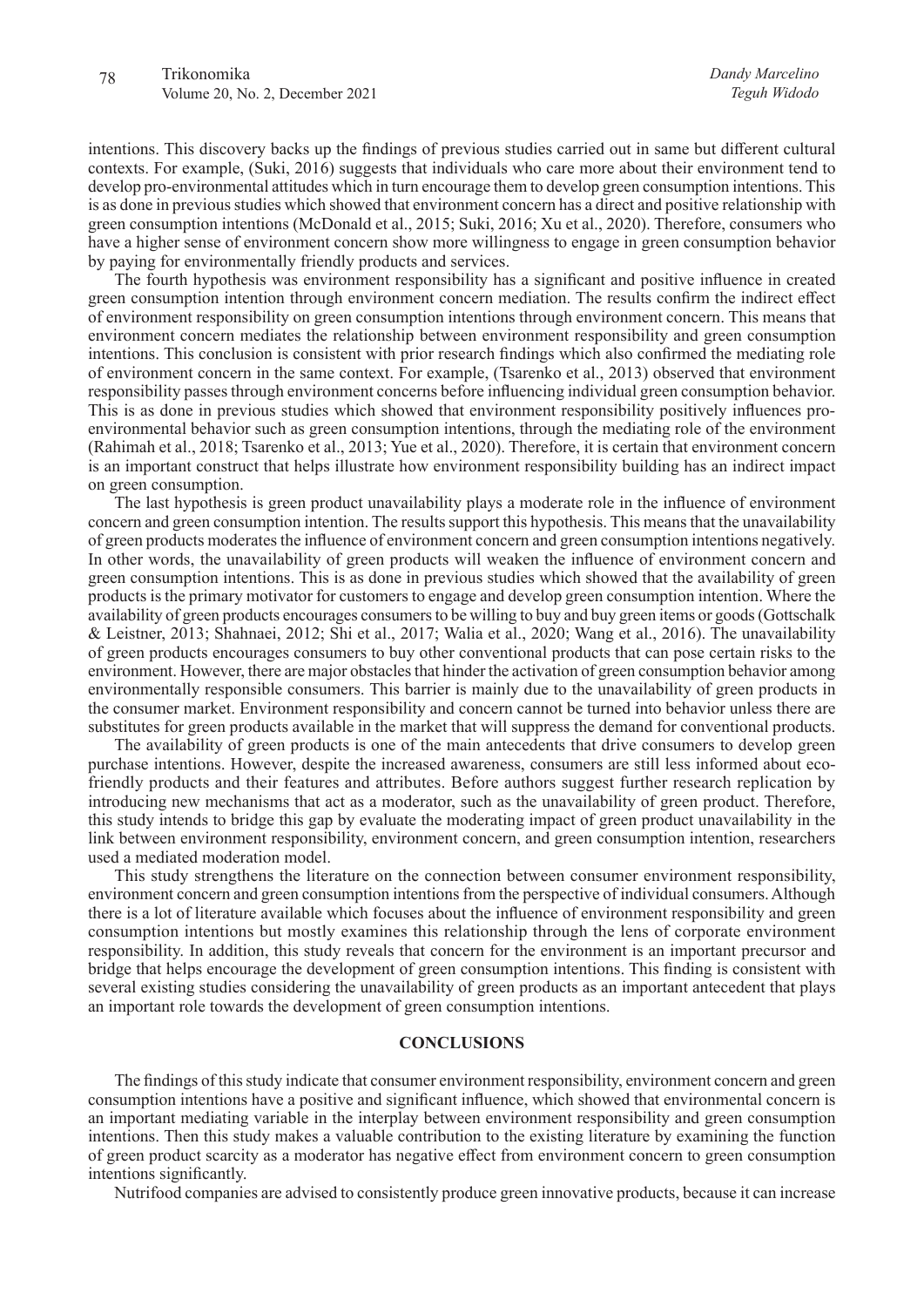consumer environment responsibility and concern about environment. If consumer confidence with company's green product produced was increased, the consumption of purchasing green products will also increase. Therefore, it becomes imperative for management of Nutrifood to make collective efforts aimed at acquiring and adopting pro-environmental values and knowledge to develop environmental awareness and engage in changing consumption patterns to promote green consumption behavior. For further research, it is recommended to carry on with the study, but with the addition of factor variables relating to green marketing. Then further researchers are advised to examine companies that are similar to this research, so that later the results of the research can be used as a comparative study.

## **REFERENCES**

- Alam, S. S., Lin, C. Y., Ahmad, M., Omar, N. A., & Ali, M. H. 2019. Factors Affecting Energy-efficient Household Products Buying Intention: Empirical Study. Environmental and Climate Technologies, 23(1), 84–97. https:// doi.org/10.2478/rtuect-2019-0006
- Apollo. 2021. Nutrifood-Overview. http://www.apollo.io/companies/Nutrifood/5569452f7369642105862300 ?chart=count/
- Attaran, S., & Celik, B. G. 2015. Students' Environmental Responsibility and Their Willingness to Pay for Green Buildings. International Journal of Sustainability in Higher Education, 16(3), 327–340. https://doi. org/10.1108/IJSHE-04-2013-0029
- Awuni, J. A., Du, J., & Yiranbon, E. 2016. Factors Influencing Green Purchasing Behaviors: Some Insights from Tamale, Ghana. British Journal of Economics, Management & Trade, 14(4), 1–12. https://doi.org/10.9734/ bjemt/2016/27676
- Chen, A., & Peng, N. 2012. Green Hotel Knowledge and Tourists' Staying Behavior. Annals of Tourism Research, 39(4), 2211–2219. https://doi.org/10.1016/j.annals.2012.07.003
- Chen, C. C., Chen, C. W., & Tung, Y. C. 2018. Exploring the Consumer Behavior of Intention to Purchase Green Products in Belt and Road Countries: An Empirical Analysis. Sustainability (Switzerland), 10(3), 854 (1-16). https://doi.org/10.3390/su10030854
- Chen, M. F., & Tung, P. J. 2014. Developing an Extended Theory of Planned Behavior Model to Predict Consumers' Intention to Visit Green Hotels. International Journal of Hospitality Management, 36, 221–230. https://doi.org/10.1016/j.ijhm.2013.09.006
- Chen, Y. S., Lin, C. Y., & Weng, C. S. 2015. The Influence of Environmental Friendliness on Green Trust: The Mediation Effects of Green Satisfaction and Green Perceived Quality. Sustainability (Switzerland), 7(8), 10135–10152. https://doi.org/10.3390/su70810135
- Chuang, S. P., & Huang, S. J. 2018. The Effect of Environmental Corporate Social Responsibility on Environmental Performance and Business Competitiveness: The Mediation of Green Information Technology Capital. Journal of Business Ethics, 150(4), 991–1009. https://doi.org/10.1007/s10551-016-3167-x
- Copernicus Climate Change Service. 2021. Copernicus: 2020 Warmest Year on Record for Europe; Globally, 2020 ties with 2016 for Warmest Year Recorded. Press Release. https://climate.copernicus.eu/copernicus-2020-warmest-year-record-europe-globally-2020-ties-2016-warmest-year-recorded
- Dagher, G. K., Itani, O., & Kassar, A. N. 2015. The Impact of Environment Concern and Attitude on Green Purchasing Behavior: Gender as The Moderator. Contemporary Management Research, 11(2), 179–206. https://doi.org/10.7903/cmr.13625
- Ghozali, I. 2014. Structural Equation Modeling*, Metode Alternatif Dengan* Partial Least Square (PLS)*, Dilengkapi Software Smartpls 3.0, Xlstat 2014, dan WarpPLS 4.0*. In Semarang: Badan Penerbit Universitas Diponegoro (4th ed.).
- Ghozali, I., & Latan, H. 2015. *Partial Least Squares: Konsep, Teknik dan Aplikasi Menggunakan Program SmartPLS 3.0*. In Semarang: Badan Penerbit Undip.
- Gottschalk, I., & Leistner, T. 2013. Consumer Reactions to the Availability of Organic Food in Discount Supermarkets. International Journal of Consumer Studies, 37(2), 136–142. https://doi.org/10.1111/j.1470- 6431.2012.01101.x
- Hameed, I., Waris, I., & Amin ul Haq, M. 2019. Predicting Eco-conscious Consumer Behavior Using Theory of Planned Behavior in Pakistan. Environmental Science and Pollution Research, 26(15), 15535–15547. https://doi.org/10.1007/s11356-019-04967-9
- Hojnik, J., Ruzzier, M., & Ruzzier, M. K. 2019. Transition Towards Sustainability: Adoption of Eco-products Among Consumers. Sustainability (Switzerland), 11(16), 4308 (1-29). https://doi.org/10.3390/su11164308
- Indrawati. 2015. *Metode Penelitian Manajemen dan Bisnis Konvergensi Teknologi Komunikasi dan Informasi*. In Bandung: PT Refika Aditama.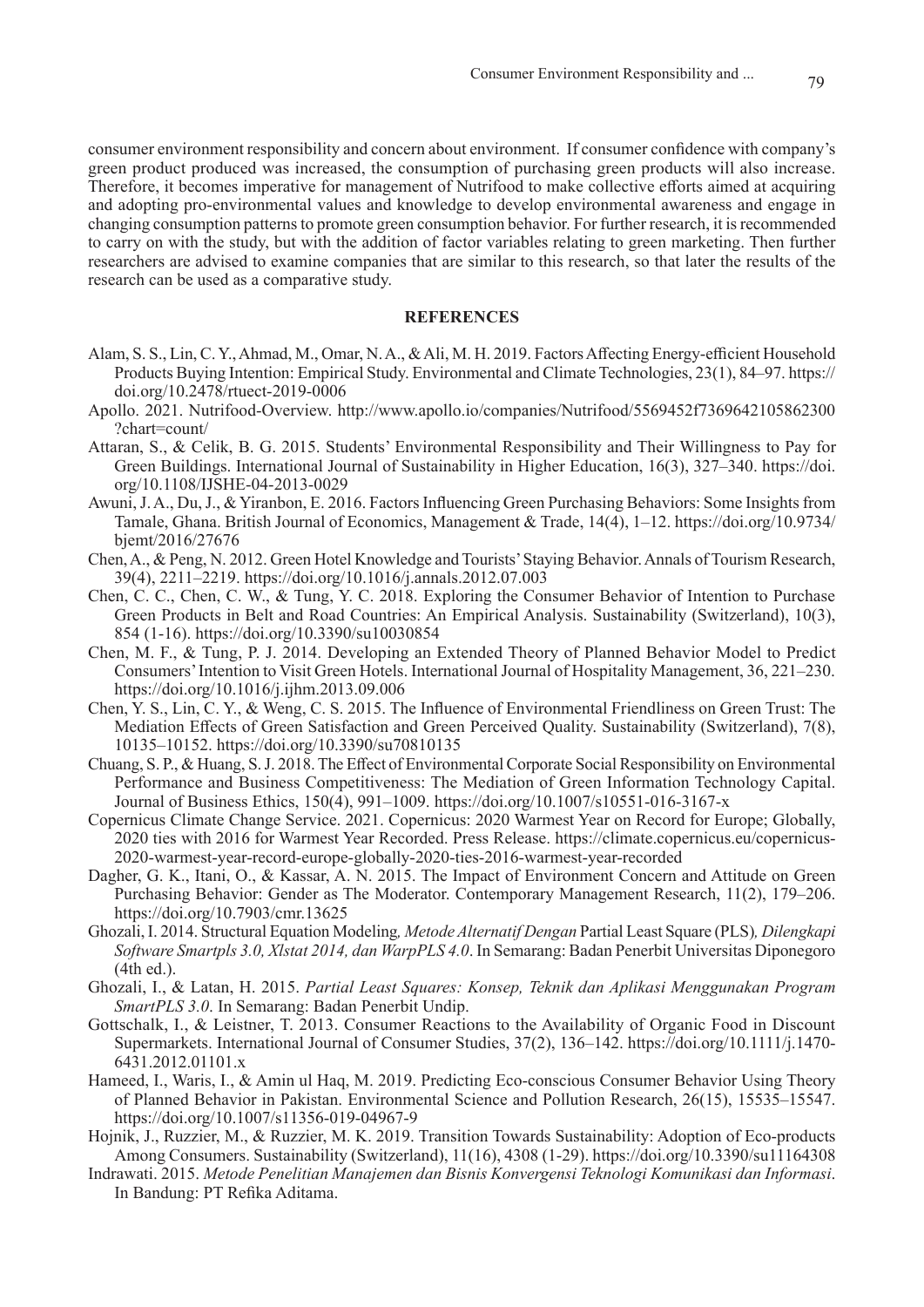- Jambeck, J. R., Geyer, R., Wilcox, C., Siegler, T. R., Perryman, M., Andrady, A., Narayan, R., & Law, K. L. 2015. Plastic Waste Inputs from Land into the Ocean. Science, 347(6223), 768–771. https://doi.org/10.1126/ science.1260352
- Kautish, P., Paul, J., & Sharma, R. 2019. The Moderating Influence of Environmental Consciousness and Recycling Intentions on Green Purchase Behavior. Journal of Cleaner Production, 228, 1425–1436. https:// doi.org/10.1016/j.jclepro.2019.04.389
- Khaola, P., Potiane, B., & Mokhethi, M. 2014. Environmental Concern, Attitude Towards Green Products and Green Purchase Intentions of Consumers in Lesotho. Ethiopian Journal of Environmental Studies and Management, 7(4), 361–370. https://doi.org/10.4314/ejesm.v7i4.3
- Klöckner, C. A., Nayum, A., & Mehmetoglu, M. 2013. Positive and Negative Spillover Effects from Electric Car Purchase to Car Use. Transportation Research Part D: Transport and Environment, 21(8), 32–38. https:// doi.org/10.1016/j.trd.2013.02.007
- Li, X., Du, J., & Long, H. 2019. Theoretical Framework and Formation Mechanism of the Green Development System Model in China. Environmental Development, 32(100465), 1–13. https://doi.org/10.1016/j. envdev.2019.100465
- Lutfie, H., & Marcelino, D. 2020. Consumer Trust to Buy Green Product: Investigation of Green Perceived Value with Green Satisfaction Mediation. 2020 8th International Conference on Cyber and IT Service Management, CITSM 2020, 1–6. https://doi.org/10.1109/CITSM50537.2020.9268826
- Marcelino, D. 2020. Green Purchase Intention *Pada Konsumen Nutrifood di Bandung: Peran* Environment Concern *Dengan Mediasi* Green Trust. Jurnal Sekretaris & Administrasi Bisnis (JSAB), 4(1), 01. https:// doi.org/10.31104/jsab.v4i1.152
- McDonald, S., Oates, C. J., Thyne, M., Timmis, A. J., & Carlile, C. 2015. Flying in the Face of Environmental Concern: Why Green Consumers Continue to Fly. Journal of Marketing Management, 31(13–14), 1503–1528. https://doi.org/10.1080/0267257X.2015.1059352
- Moravcikova, D., Krizanova, A., Kliestikova, J., & Rypakova, M. 2017. Green Marketing as the Source of the Competitive Advantage of the Business. Sustainability (Switzerland), 9(12), 2218 (1-13). https://doi. org/10.3390/su9122218
- Nilasari, N., & Kusumadewi, M. 2016. *Peran Sikap dalam Memediasi Pengaruh Kepedulian Lingkungan Terhadap Niat Beli Kosmetik Hijau Merek* the Body Shop. None, 5(2), 821–848. https://ojs.unud.ac.id/ index.php/Manajemen/article/view/15942
- Ogiemwonyi, O., Harun, A. Bin, Othman, B. A., Ismael, D. A., & Ali, R. 2019. Key Issues and Challenges of Green Consumer in Consuming Green Product an Insight from the Emerging Country: Malaysia. International Journal of Psychosocial Rehabilitation, 23(2), 514–528. https://doi.org/10.37200/IJPR/V23I2/PR190313
- Pambudi, T. S. 2018. *Adu Inisiatif di Jalur Hijau dalam Majalah SWA Edisi XXXIV* Indonesia Green Companies *2018*. Jakarta: PT Swasembada Media Bisnis.
- Rahimah, A., Khalil, S., Cheng, J. M. S., Tran, M. D., & Panwar, V. 2018. Understanding Green Purchase Behavior through Death Anxiety and Individual Social Responsibility: Mastery as a moderator. Journal of Consumer Behaviour, 17(5), 477–490. https://doi.org/10.1002/cb.1733
- Ru, X., Wang, S., Chen, Q., & Yan, S. 2018. Exploring the Interaction Effects of Norms and Attitudes on Green Travel Intention: An empirical study in Eastern China. Journal of Cleaner Production, 197, 1317–1327. https://doi.org/10.1016/j.jclepro.2018.06.293
- Sadachar, A., Feng, F., Karpova, E. E., & Manchiraju, S. 2016. Predicting Environmentally Responsible Apparel Consumption Behavior of Future Apparel Industry Professionals: The Role of Environmental Apparel Knowledge, Environmentalism and Materialism. Journal of Global Fashion Marketing, 7(2), 76–88. https:// doi.org/10.1080/20932685.2015.1131433
- Shabani, N., Ashoori, M., Taghinejad, M., Beyrami, H., & Fekri, M. N. 2013. The Study of Green Consumers' Characteristics and Available Green Sectors in the Market. International Research Journal of Applied and Basic Sciences, 44(7), 1880–1883. https://irjabs.com/files\_site/paperlist/r\_925\_130610221654.pdf
- Shahnaei, S. 2012. The Impact of Individual Differences on Green Purchasing of Malaysian Consumers. International Journal of Business and Social Science, 3(16), 132–141. https://ijbssnet.com/journals/Vol\_3\_ No 16 Special Issue August 2012/14.pdf
- Shi, H., Wang, S., & Zhao, D. 2017. Exploring Urban Resident's Vehicular PM2.5 Reduction Behavior Intention: An Application of the Extended Theory of Planned Behavior. Journal of Cleaner Production, 147, 603–613. https://doi.org/10.1016/j.jclepro.2017.01.108
- Slavoljub, J., Zivkovic, L., Sladjana, A., Dragica, G., & Zorica, P. S. 2015. To the Environmental Responsibility among Students through Developing their Environmental Values. Procedia - Social and Behavioral Sciences, 171, 317–322. https://doi.org/10.1016/j.sbspro.2015.01.128